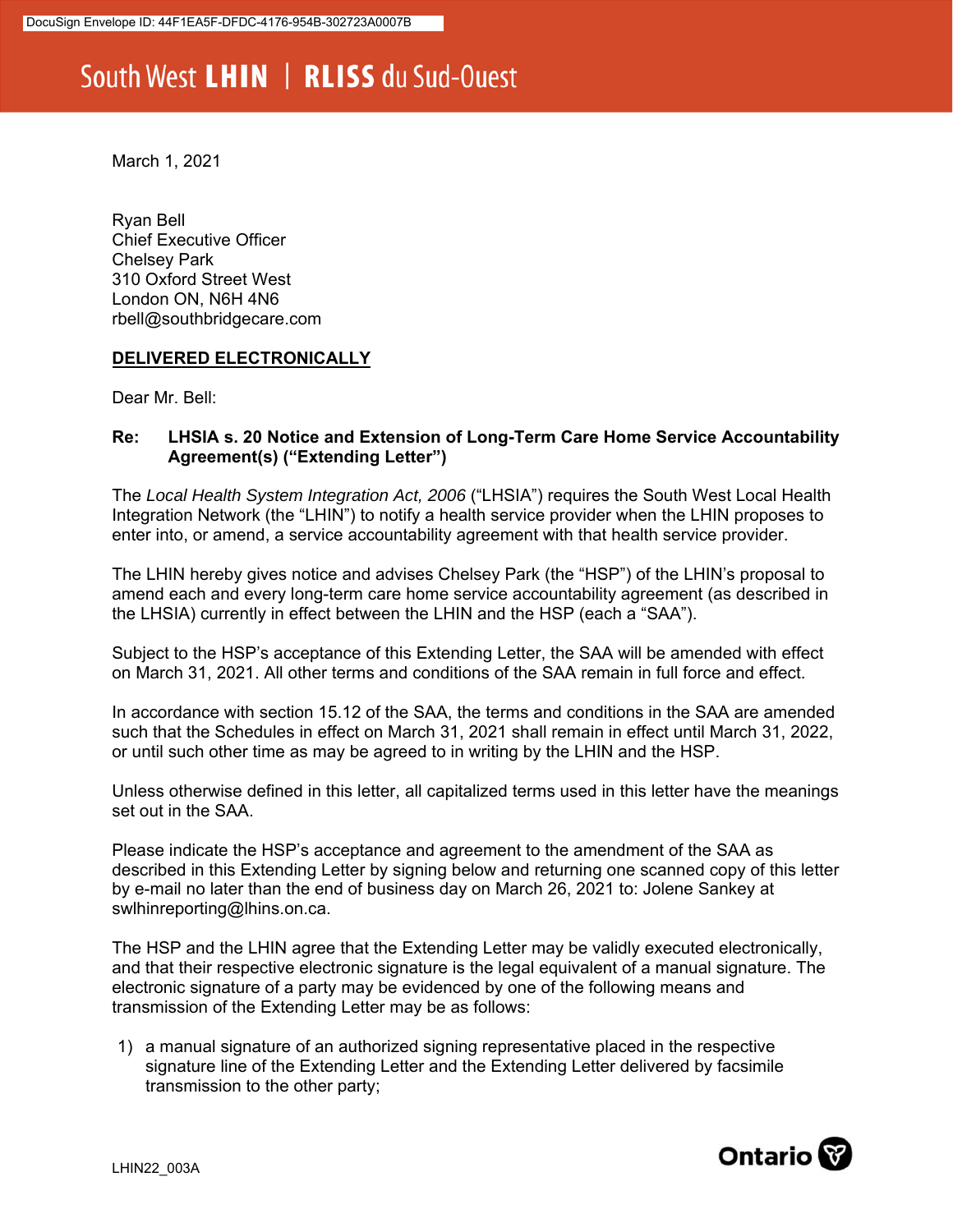- 2) a manual signature of an authorized signing representative placed in the respective signature line of the Extending Letter and the Extending Letter scanned as a pdf and delivered by email to the other party;
- 3) a digital signature, including the name of the authorized signing representative typed in the respective signature line of the Extending Letter, an image of a manual signature or an Adobe signature of an authorized signing representative, or any other digital signature of an authorized signing representative with the other party's prior written consent, placed in the respective signature line of the Extending Letter and the Extending Letter delivered by email to the other party; or
- 4) any other means with the other party's prior written consent.

Should you have any questions regarding the information provided in this Extending Letter, please contact Sandra Smith, Director, Performance and Evaluation at sandra.smith@lhins.on.ca.

Sincerely,

Mark B. Walton

Regional Lead (Interim), West Region, Ontario Health, and Chief Executive Officer Erie St. Clair, South West, Hamilton Niagara Haldimand Brant and Waterloo Wellington LHINs

- c. Adam Beirnes, Chief Financial Officer, Chelsey Park
- c. Mark Brintnell, Vice President, Quality, Performance and Evaluation, Ontario Health (West)
- c. Sandra Smith, Director, Performance and Evaluation, Ontario Health (West)

Signature page follows